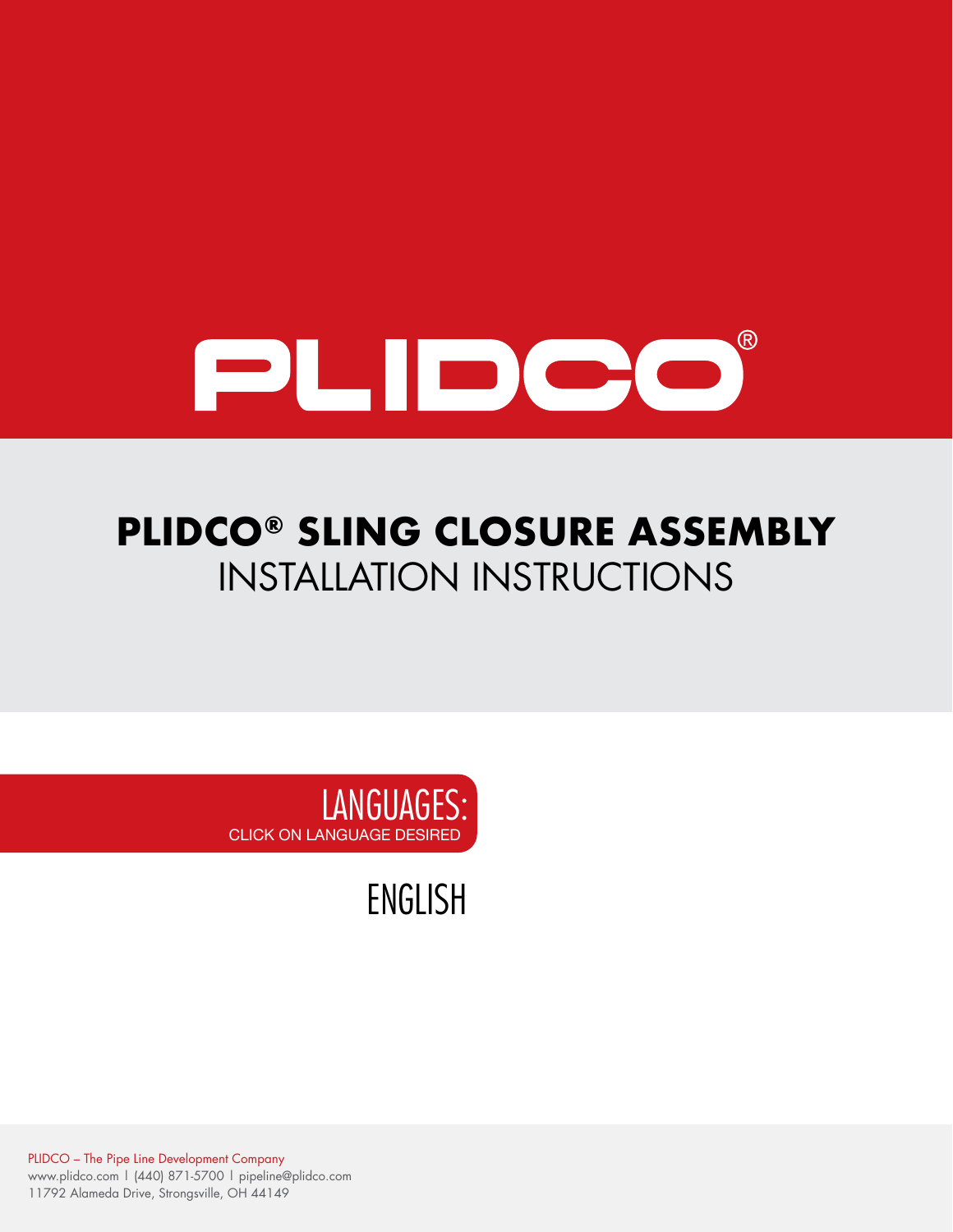<span id="page-1-0"></span>

The Pipe Line Development Company 11792 Alameda Drive • Strongsville, Ohio 44149 Phone: (440) 871-5700 • Fax: (440) 871-9577 Toll Free: 1-800-848-3333 web: www.plidco.com • e-mail: pipeline@plidco.com

# **SLING CLOSURE ASSEMBLY INSTALLATION INSTRUCTIONS**

#### !! **WARNING**!!

IMPROPER SELECTION OR USE OF THIS PRODUCT CAN RESULT IN EXPLOSION, FIRE, DEATH, PERSONAL INJURY, PROPERTY DAMAGE AND/OR HARM TO THE ENVIRONMENT.

Do not install a PLIDCO Split+ Sleeve with a sling closure assembly until all aspects of the application are thoroughly analyzed. Do not use a sling closure assembly until you read and understand these installation instructions. If you have any questions, or encounter any difficulties using this product, please contact PLIDCO.

## **READ CAREFULLY**

The person in charge of the repair must be familiar with these instructions and communicate them to all personnel involved in the repair crew.

### **Safety Check List**

#### **Pipeline repairs can be made with the pipeline in operation or shutdown.**

- $\Box$  Whenever a PLIDCO product is modified in any form, by anyone other than the Engineering and Manufacturing Departments of The Pipe Line Development Company, the product warranty is voided. Products that are field modified do not have the benefit of the material traceability, procedural documentation, quality inspection, and experienced workmanship that are employed by The Pipe Line Development Company.
- $\Box$  Read and follow these instructions carefully. Follow your company's safety policy and applicable codes and standards.
- $\Box$  The Sling Closure Assembly Installation Procedure is supplemental to the PLIDCO Split+Sleeve Installation Instructions. All procedures listed in the PLIDCO Split+Sleeve Installation Instructions must be followed.
- $\Box$  The Sling Closure Assembly Test Report must be included with this procedure. Important information pertaining to factory pre-set dimensions is listed on the Sling Closure Assembly Test Report. Contact PLIDCO if the test report was not included.
- $\Box$  When repairing an active leak, extreme care must be taken to guard personnel. Severe injury or death could result.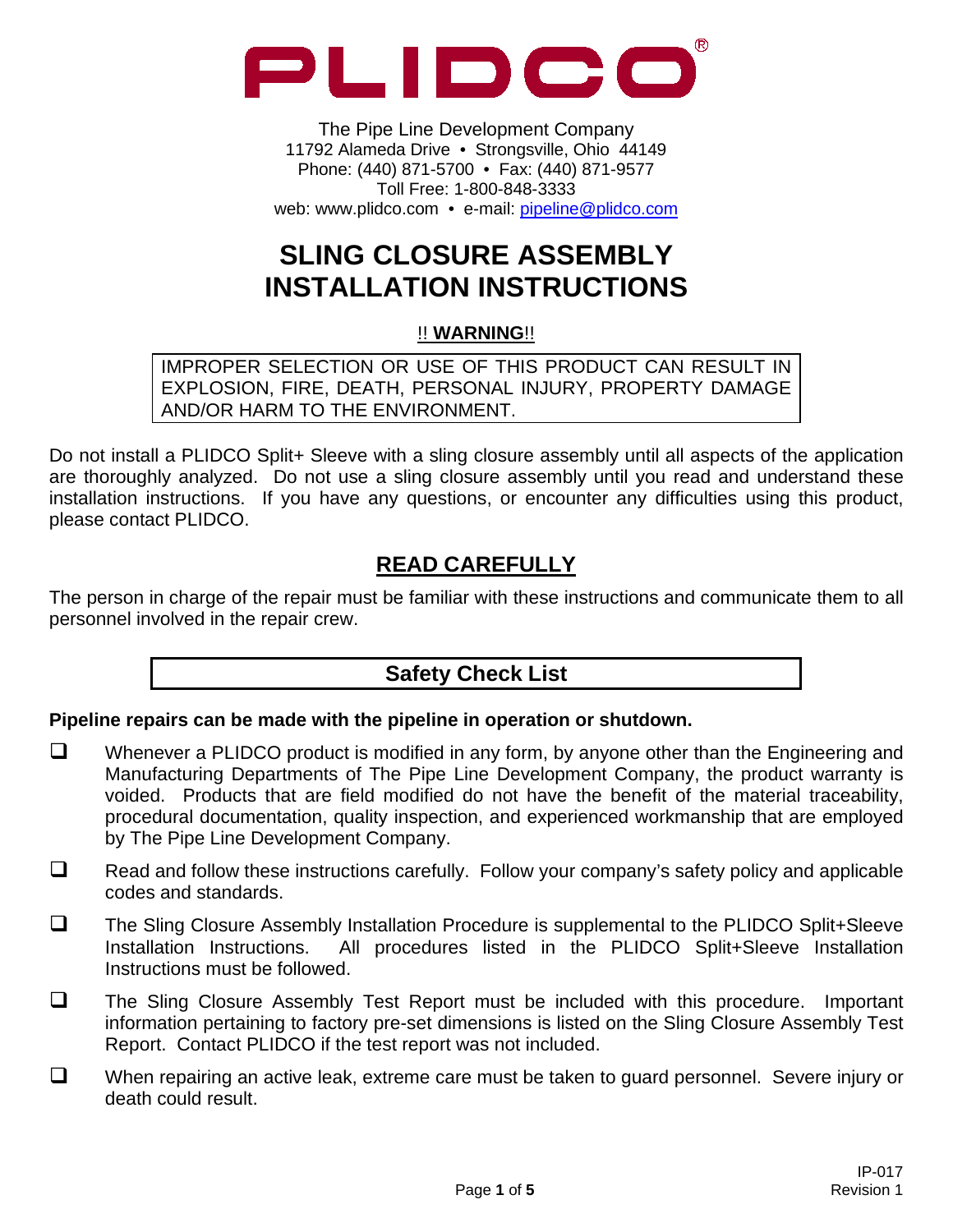During the *Installation* procedure, those installing the PLIDCO product must wear, at minimum, Z87+ safety eyewear and steel toe safety footwear.

### **Installation**

The purpose of the Sling Closure Assembly is to offer control of the PLIDCO Split+Sleeve as it closes around the pipe and to protect the seals during the installation.

- 1. Review the PLIDCO Split+Sleeve Installation Instructions prior to assembly.
- 2. Become familiar with the operation of the adjustable ratchet buckle on the nylon sling.
- 3. Installation of a PLIDCO Split+Sleeve using the Sling Closure Assembly is optional. If the Sling Closure Assembly is not to be used, the hinge stop(s) must be readjusted such that the sleeve opening is 10% to 20% greater than the pipe diameter. Refer to Figure 1 and Figure 5. Failure to do so may result in damage to the seals. The sleeve opening is typically much greater for use with the Sling Closure Assembly than for use without the Sling Closure Assembly.
- 4. Verify the hinge stop setting is correct. The hinge stop(s) and nylon sling lengths are pre-set at the factory to allow the hinged assembly to open to the proper distance for installation using the Sling Closure Assembly. Consult the Sling Closure Assembly Test Report for the proper settings if the sling length or hinge stop has been altered.



Figure 1

5. Thread the 4 sling pins into the nuts welded on the ends of the Split+Sleeve as shown in Figures 2 & 3. It is easier to install the "L" shaped guard brackets after the sling is placed over the pins.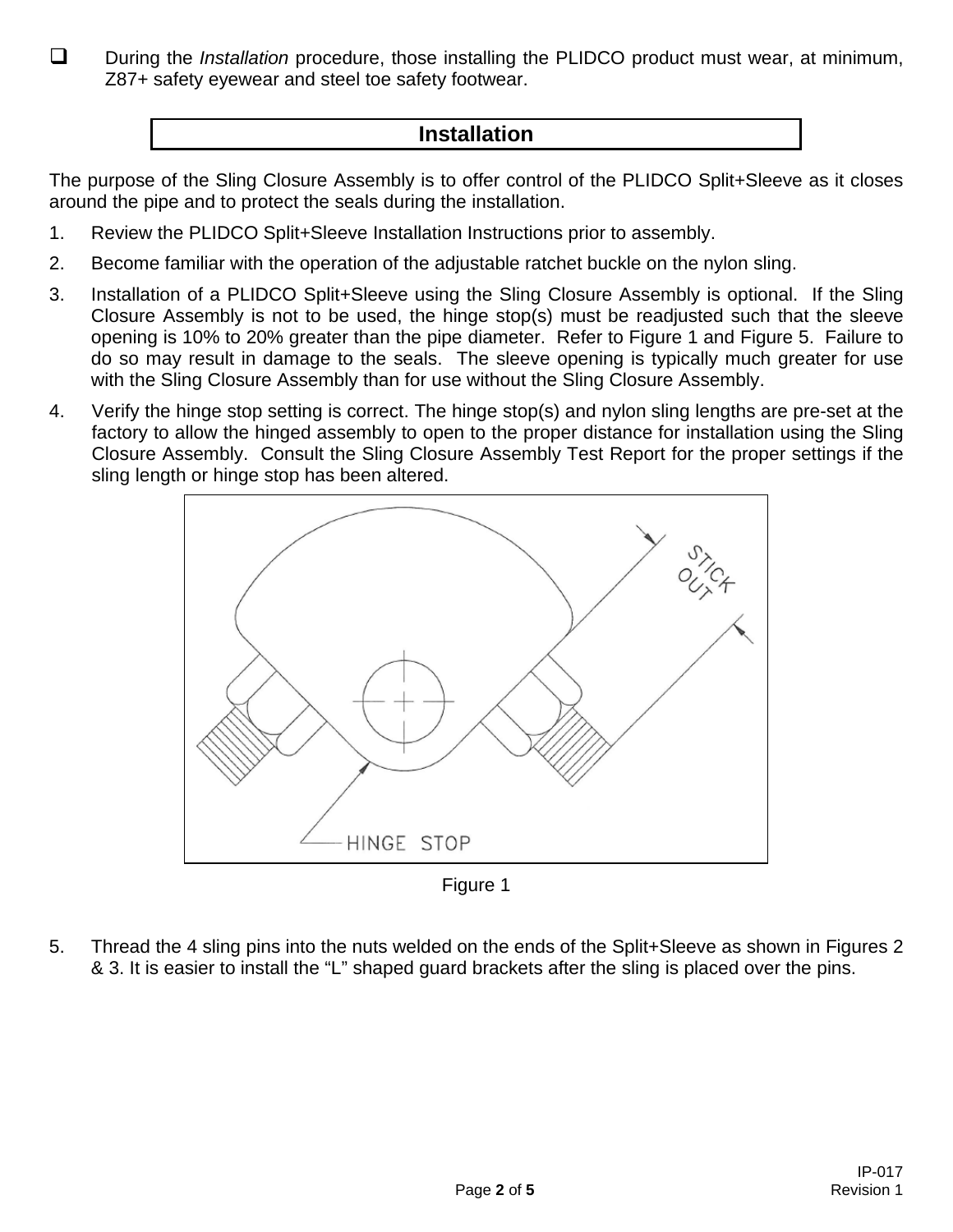

Figure 3

6. Place the nylon slings around the sling pins as shown in Figures 4 & 5 . Install the "L" shaped guard brackets.



Figure 4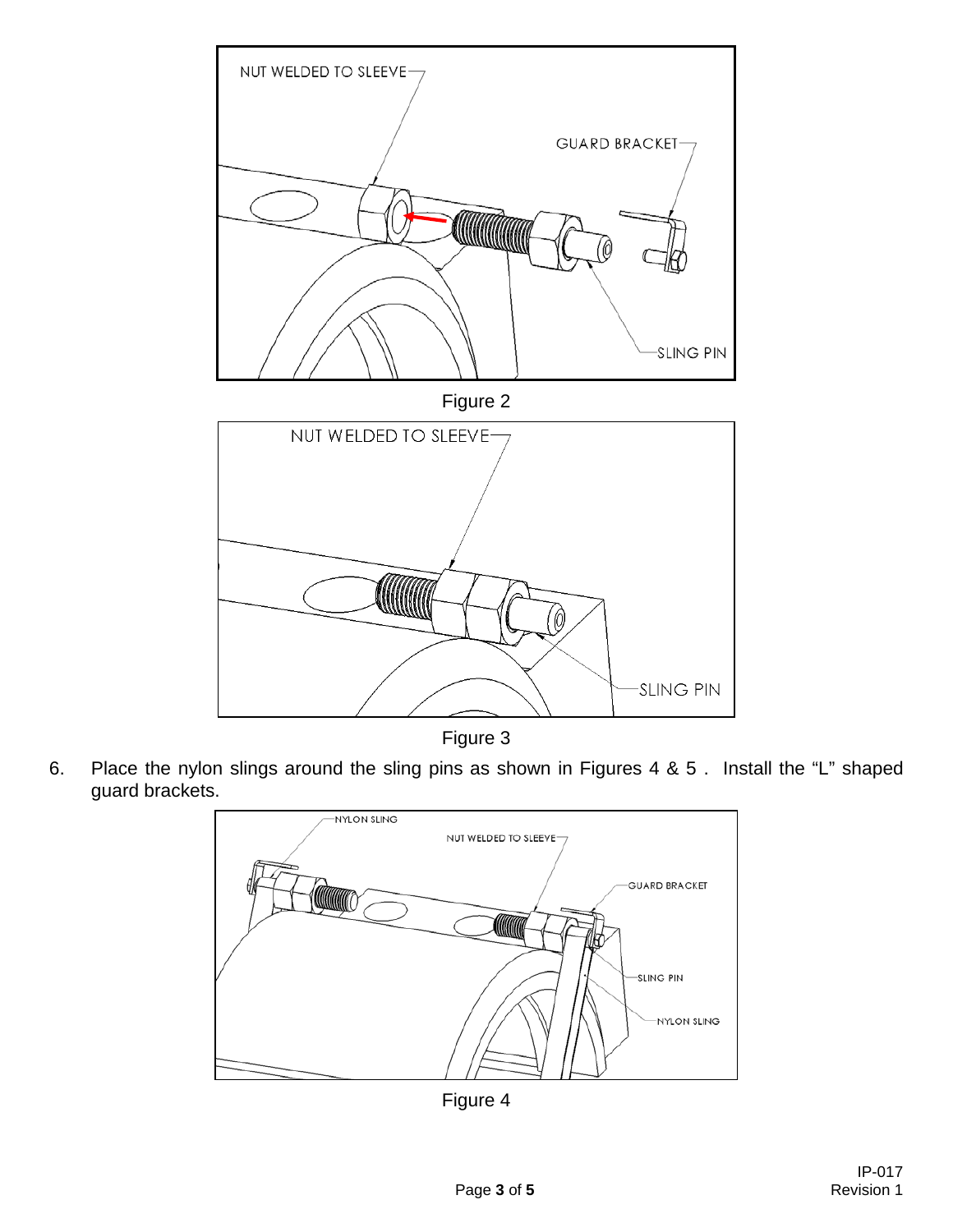

Figure 5

- 7. Ensure the nylon slings are taut or, if not taut, with a minimum amount of slack when the sleeve is in its open position. This will prevent the nylon slings from getting trapped between the sleeve and the pipe when the sleeve is closed
- 8. Lower the hinged assembly onto the pipe when the Split+Sleeves is configured as shown in Figure 6. The slings will contact the pipe first and cause the hinged assembly to close around the pipe as shown in Figure 6 and Figure 7.



Figure 6